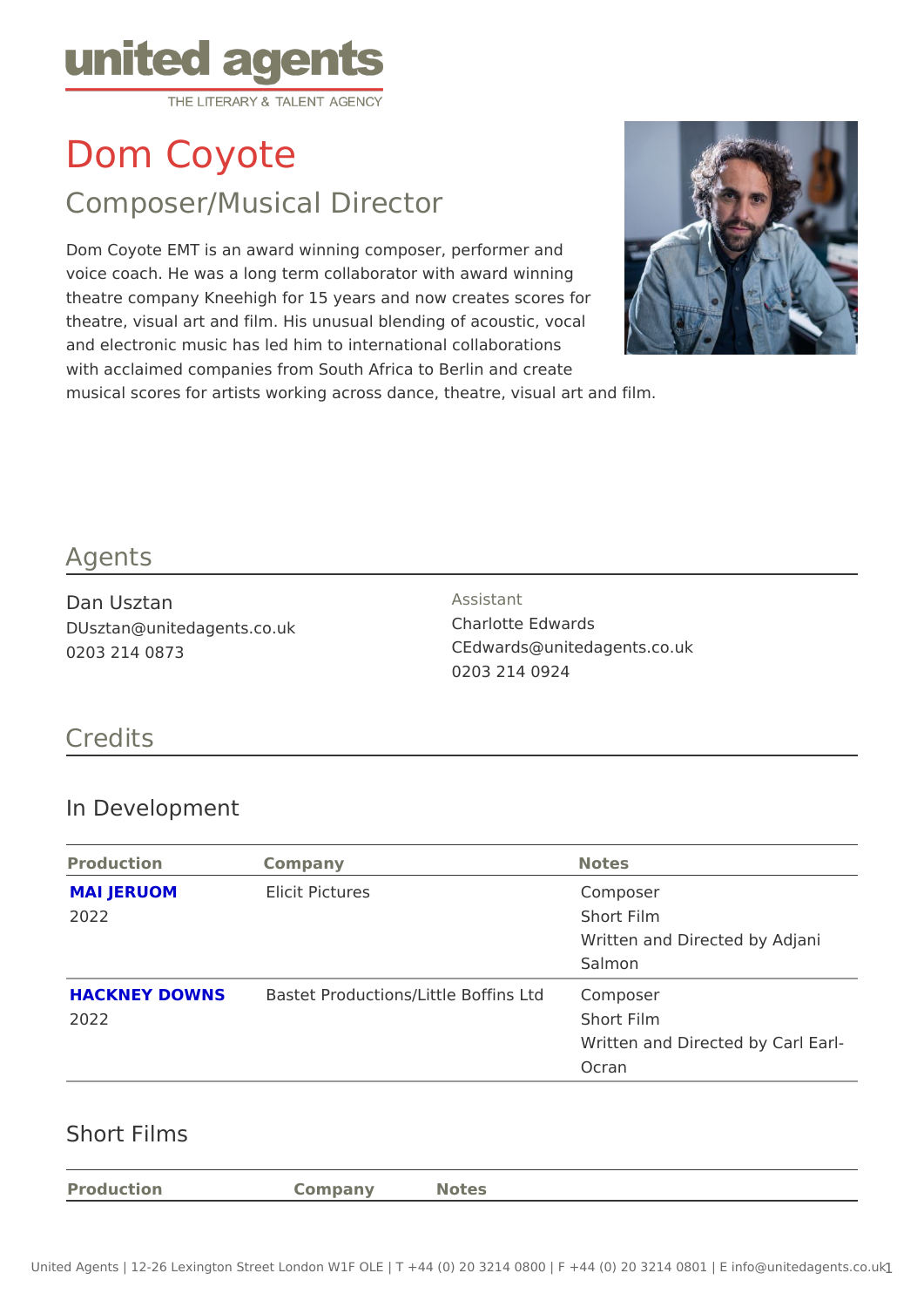### Theatre

| Production                                                | Company                                            | Notes                                                                                      |
|-----------------------------------------------------------|----------------------------------------------------|--------------------------------------------------------------------------------------------|
| HAMLET FOR YOUNGNational Theatre<br><b>PEOPLE</b><br>2022 |                                                    | Composer/Sound Designer/MD<br>Dir. Tinuke Craig                                            |
| THE JUNGLE BOOK Watermill Theatre<br>2021                 |                                                    | Composer<br>Dir. Tom Jackson Greaves                                                       |
| EVERYMAN<br>2021                                          | Miracle Theatre                                    | Composer<br>Dir. Kyla Goodey                                                               |
| PINOCCHIO<br>2021                                         | Stuff and Nonsense                                 | Composer<br>Dir. Niki McCretton                                                            |
| THE HATCHLING<br>2021                                     | Apples and Snakes                                  | Composer<br>Dir. Mervyn Millar                                                             |
| <b>SATIRE</b><br>2019                                     | UBU! A SINGALONG Kneehigh/Shoreditch TowPrenHalmer | Created by The Company<br>Finalist for 2020 Off West End<br>Award for Performance Ensemble |
| THE NIGHT BEFORE Leeds Playhouse<br>CHRISTMAS<br>2019     |                                                    | Revival of 2015 production                                                                 |
| THE NATURE OF WH Paraorchestra<br>2019                    |                                                    | Performer/Musician                                                                         |
| THE ILLUSTRATED GKReehigh<br>2019                         |                                                    | Composer<br>Dir. Simon Harvey                                                              |
| LOST BOYS<br>2019                                         | National Youth Theatre                             | Composer/Sound Designer<br>Dir. Zoe Lafferty                                               |
| AROUND THE WORLDL&Nds Playhouse<br>80 DAYS<br>2019        |                                                    | Composer/Sound Designer<br>Dir. Alexander Ferris                                           |
| THE KNEEBONE<br>CADILLAC<br>2018                          |                                                    | Plymouth Drum Theatre Composer/Sound Designer<br>Dir. Simon Stokes                         |
| UBU KARAOKE!<br>2018                                      | Kneehigh                                           | Performer<br>Dir. Mike Shepherd                                                            |
| 2018                                                      | WE CAN TIME TRAVEShoreditch Town Hall              | Performer/Creator<br>Dir. Rich Rusk                                                        |
| 2018                                                      | 49 DONKEYS HANGEDlymouth Drum Theatre              | Composer/Sound<br>Designer/Performer<br>Dir. Simon Stokes                                  |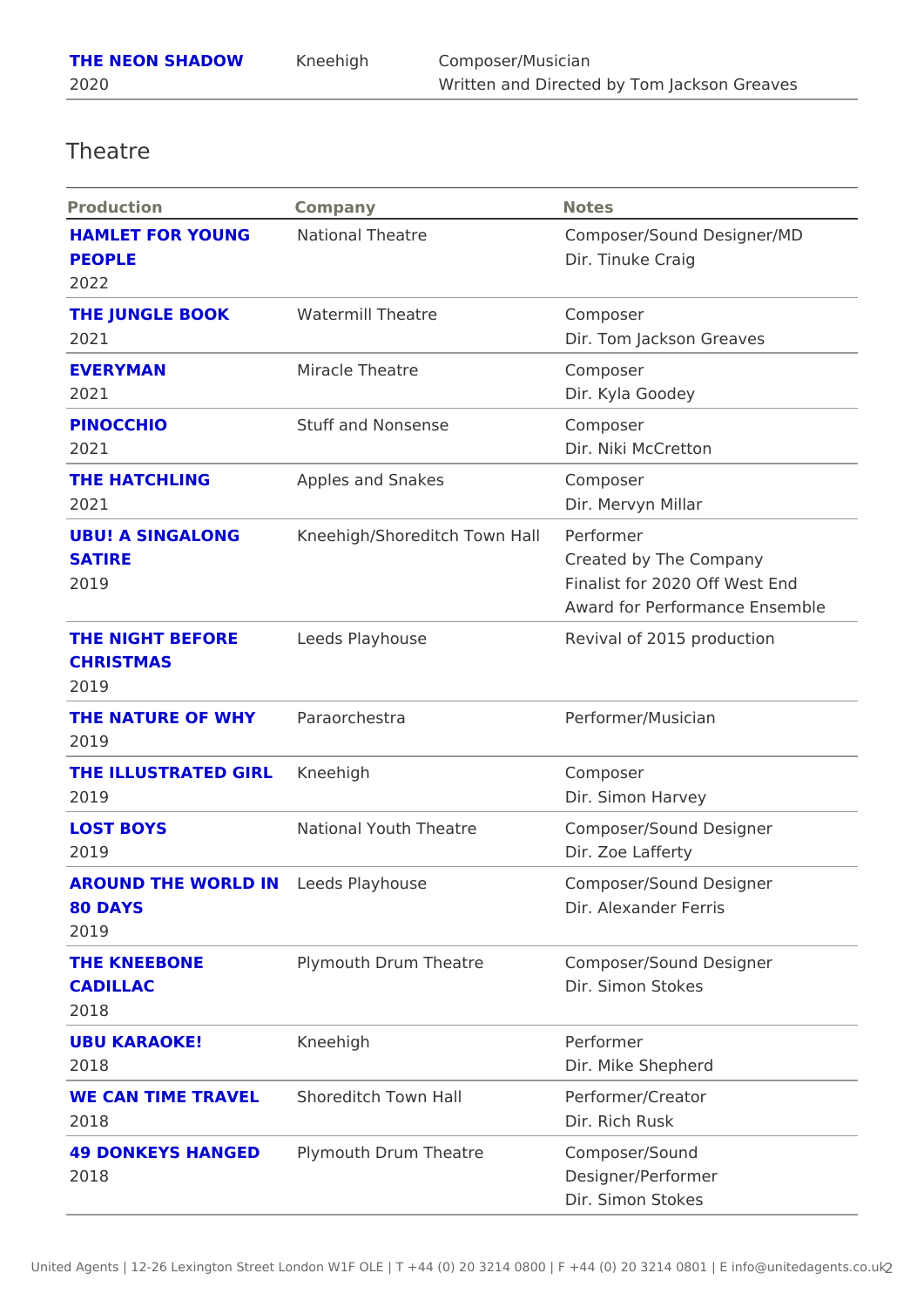| Production                                                  | Company                                                          | Notes                                                                                                 |
|-------------------------------------------------------------|------------------------------------------------------------------|-------------------------------------------------------------------------------------------------------|
| THE TIN DRUM                                                | Kneehigh                                                         | Performer                                                                                             |
| 2017                                                        |                                                                  | Dir. Mike Shepherd                                                                                    |
| 2017                                                        |                                                                  | WHILE WE'RE HERE Bush Theatre/Up In ArmsComposer/Sound Designer<br>Dir. Alice Hamilton                |
| AS THE CROW FLIESPentabus<br>2017                           |                                                                  | Composer/Musical Director<br>Dir. Elizabeth Freestone                                                 |
| <b>SONGS FOR THE ENDIOFFOUR</b><br>THE WORLD<br>2017        |                                                                  | Lead Artist/Composer<br>Dir. Tom Penn                                                                 |
| STILL WAITING<br>2017                                       | Crew For Calais/The VauCtos-creator                              |                                                                                                       |
| THE BORROWERS<br>2016                                       | Sherman Cymru                                                    | Composer/Musical Director<br>Dir. Amy Leach                                                           |
| 2016                                                        | THE STORY FISHERSNational Theatre (Dorfm & mo) mposer/ Performer | Theatre First 2016                                                                                    |
| <b>RISE</b><br>2016                                         | Old Vic                                                          | Composer<br>Dir. Alexander Ferris                                                                     |
| LITTLE SISTER<br>2016                                       | Royal Exchange Theatre Associate Artist                          | Dir. Mark Storor                                                                                      |
| WATERSHIP DOWN<br>2016                                      | Watermill Theatre                                                | Composer/Sound Designer/Music<br>Director<br>Dir. Adam Penford                                        |
| SONGS FOR THE END ALLITT Festival<br>THE WORLD<br>2016      |                                                                  | Lead Artist/Composer<br>Dir. Tom Penn                                                                 |
| MINOTAUR<br>2016                                            | Unicorn Theatre                                                  | Composer<br>Dir. Tarek Iskander                                                                       |
| <b>CHRISTMAS</b><br>2015                                    |                                                                  | THE NIGHT BEFORE West Yorkshire Playhous@omposer/Sound Designer<br>Dir. Amy Leach                     |
| EXTRAORDINARY<br><b>BODIES: WEIGHTING</b><br>2015           | Cirque Bijou                                                     | Composer/Musical Director<br>Dir. Billy Alwen and Claire Hodg                                         |
| CLAUSE 39<br>2015                                           | Salisbury Playhouse                                              | Composer<br>Dir. Dave Orme and Jo Newman                                                              |
| 2015                                                        | BRIDGING THE GAP Bristol 2015/Cirque Bijo@omposer                | Commissioned composition to<br>celebrate Bristol: Green Capital<br>Europe 2015                        |
| THE CAUCASIAN CHALING CORN Theatre<br><b>CIRCLE</b><br>2014 |                                                                  | Composer/MD/Performer<br>Dir. Amy Leach<br>Nominated for Best Production,<br>2015 Off West End Awards |